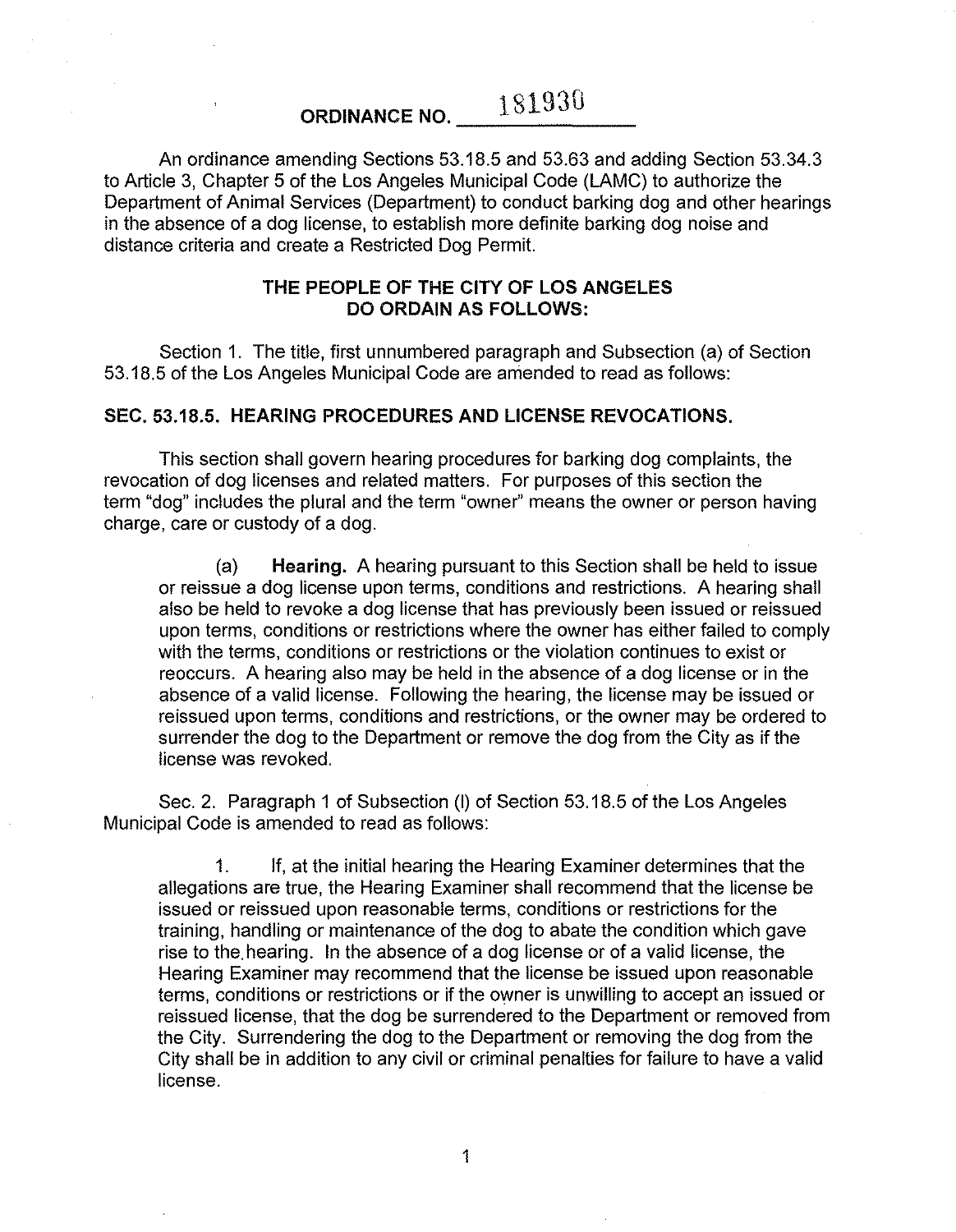Terms, conditions, or restrictions may include but are not limited to the following:

A. selection of locations within the owner's property or premises where a dog shall not be kept;

B. requirements as to size, construction or design of an enclosure where a dog may be kept;

C. specialized training from a trainer or training program approved by the Department to correct any of the dog's behavioral problems;

D. removal of one or more dogs from the premises to another location or prohibiting the addition of any new dog at the premises;

E. types and method of restraint, or muzzling, or both;

F. photo identification, permanent marking, electronic identification device, or all of these, for purposes of identification;

G. sterilization, even if otherwise exempt;

 $H_{\text{max}}$  a civil penalty as provided by ordinance for an administrative citations enforcement program;

I. requiring the owner to obtain a Restricted Dog Permit with additional terms, conditions and restrictions pursuant thereto.

Sec. 3. Paragraph 3 of Subsection (I) of Section 53.18.5 of the Los Angeles Municipal Code is amended to read as follows:

3. If the owner fails to appear at a hearing or absents himself from a hearing, the Hearing Examiner may continue the matter or proceed with the hearing as the Hearing Examiner deems appropriate. Notwithstanding any other provision of this Section, the Hearing Examiner may recommend that the license of any owner who fails to attend a hearing or absents himself from a hearing be revoked if the evidence establishes that the allegations are true. In the absence of a license or a valid license, the Hearing Examiner may recommend that the dog be surrendered to the Department or removed from the City as if the license were revoked. Surrendering the dog to the Department or removing the dog from the City shall be in addition to any civil or criminal penalties for failure to have a valid license.

Sec. 4. Subsection (n) of Section 53.18.5 of the Los Angeles Municipal Code is amended to read as follows: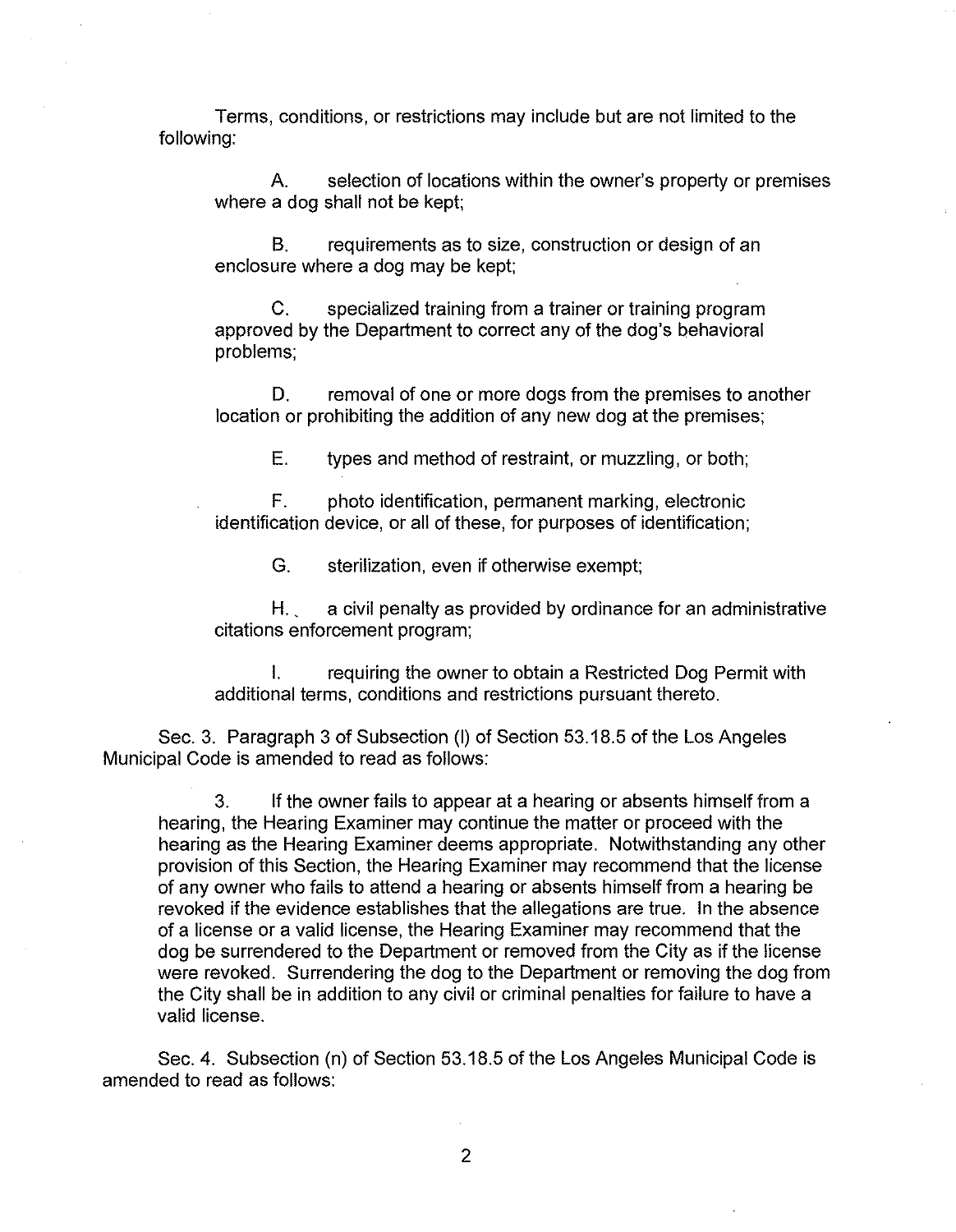(n) **Revoked License- Removal of Animal from City.** Following a hearing, if a dog license is revoked, or in the absence of a license or a valid license, if the dog has been ordered to be surrendered to the Department or removed from the City as if the license were revoked, the owner shall surrender the dog to the Department or permanently remove the dog or cause the dog to be permanently removed from the City within five (5) calendar days after either the time for appeal, as provided herein, has passed without an appeal being filed, or the decision of the General Manager revoking a dog license or ordering the dog to be surrendered to the Department or removed from the City as if the license were revoked, has been served upon the dog owner. The dog shall be impounded by the Department if found within the City after the five day period. Failure to remove a dog from the City or surrender it to the Department as provided herein is a misdemeanor.

Sec. 5. Paragraph 1 of Subsection (q) of Section 53.18.5 of the Los Angeles Municipal Code is amended to read as follows:

1. The decision of the General Manager to revoke a dog license or order a dog to be surrendered to the Department or removed from the City as if the license were revoked, to declare a dog to be a dangerous animal, to issue or re-issue a dog license upon terms, conditions or restrictions, or refuse to issue a new license pursuant to Subdivision (r) may be appealed to the Board of Commissioners by the owner of the dog as provided herein.

Sec. 6. Section 53.34.3 is added to Article 3 of Chapter V of the Los Angeles Municipal Code to read as follows:

#### **SEC. 53.34.3. RESTRICTED DOG PERMIT.**

(a) Following a hearing in accordance with Section 53.18.5 or Section 53.34.4, if the Hearing Examiner determines that the bite, attack or injury was the result of improper or negligent training, handling or maintenance, and that the owner or custodian is able and willing to properly train, handle or maintain the dog and that a similar incident is not likely to occur if the terms, conditions and restrictions are followed, the Hearing Examiner may recommend that a Restricted Dog Permit be issued as part of the terms, conditions or restrictions pursuant to Subsection (I) of Section 53.18.5, to include, but not limited to, some or all of the following additional terms, conditions or restrictions to protect the public health, safety and welfare:

1. That in addition to the dog license tax and fee, the owner shall pay a Restricted Dog Permit fee of \$120.00 annually, which is subject to reassessment in accordance with Section 53.12 (a).

2. That the dog owner obtain and maintain liability insurance in an amount not less than \$100,000 or in an amount determined by the City's Risk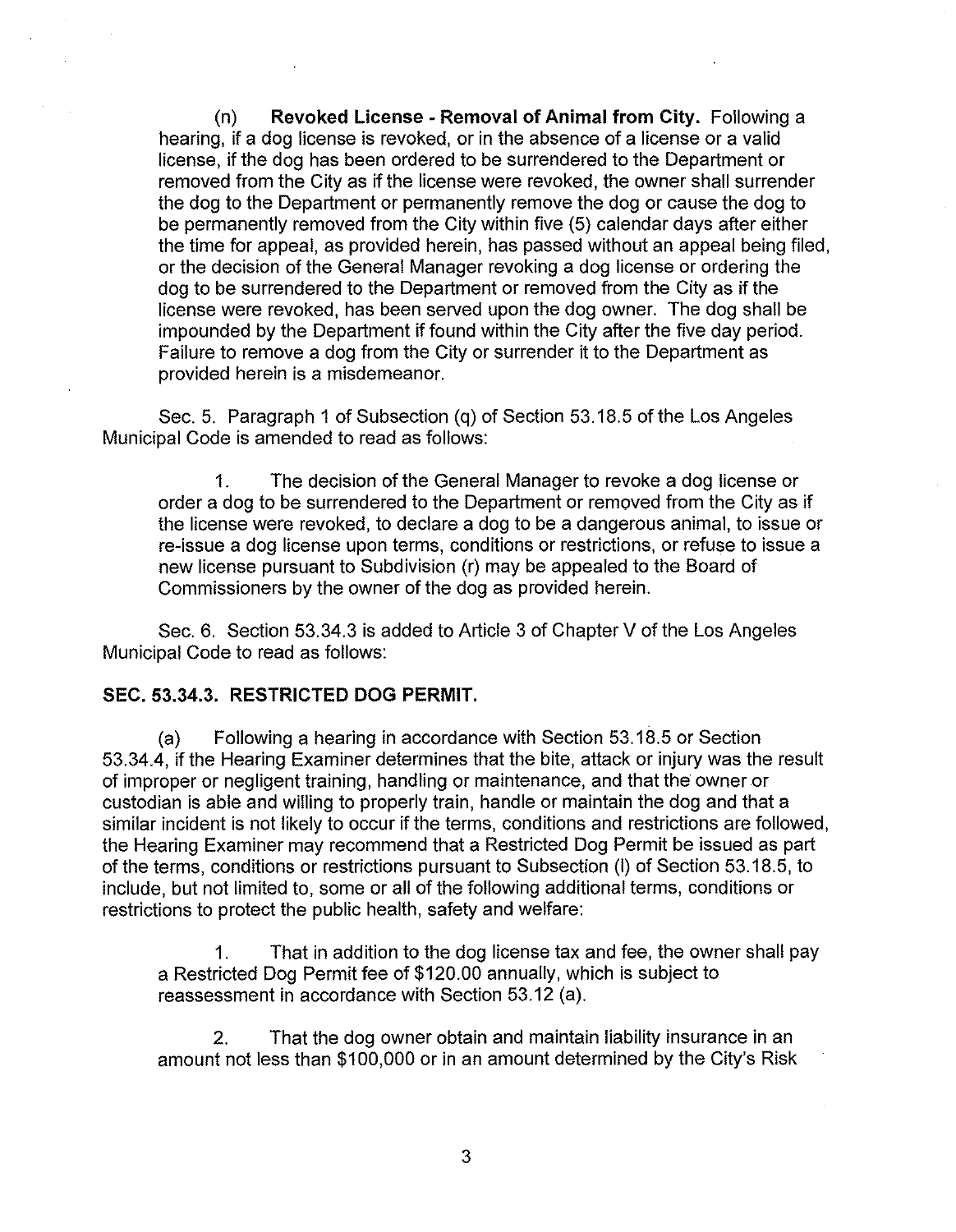Manager, provide proof of insurance and notify the City at least thirty (30) days prior to cancellation or non-renewal of the insurance coverage.

3. Post warning signs at all property entrances and notify the occupants of the adjacent property and/or within a 150 foot radius of the Restricted Dog Permit.

4. That the dog not be transferred or placed in the custody of another person without the written consent of the General Manager, except in a licensed dog kennel or with a California licensed veterinarian. The dog owner must notify any transferee, kennel, veterinarian or other custodian that the dog is subject to a Restricted Dog Permit.

5. Other terms, conditions and restrictions may include but are not limited to the training, handling and maintenance of the dog, the wearing of a muzzle, properly securing the owner's or custodian's property and that the dog only be walked by the owner or another responsible adult.

6. That the dog owner and custodian, if separate from the owner, sign a declaration that he or she will abide by the terms, conditions and restrictions of the license and the Restricted Dog Permit.

(b) A Restricted Dog Permit shall not be issued for a dog that has fatally injured a human being or to a dog owner if any current or previously owned dog of that owner has fatally injured a human being.

(c) A Restricted Dog Permit may be rescinded by the General Manager if the owner demonstrates that measures taken by the owner or changed circumstances have mitigated the danger to the public, including the permanent removal of the dog from the City.

(d) The Department may amend or revoke a Restricted Dog Permit and the dog license following a hearing if the owner has failed to comply with the terms, conditions or restrictions of the Permit or of the dog license.

Sec. 7. The first paragraph and Subsections (a) and (b) of Section 53.63 of the Los Angeles Municipal Code are amended to read as follows:

# **SEC. 53.63. BARKING DOG NOISE.**

It shall be unlawful for any person to permit any dog or dogs under his or her charge, care, custody or control to emit any excessive noise after the Department has issued a written notice advising the owner or custodian of the alleged noise and the procedures as set forth below have been followed. For purposes of this section, the term "excessive noise" shall mean noise which is unreasonably annoying, disturbing, offensive, or which unreasonably interferes with the comfortable enjoyment of life or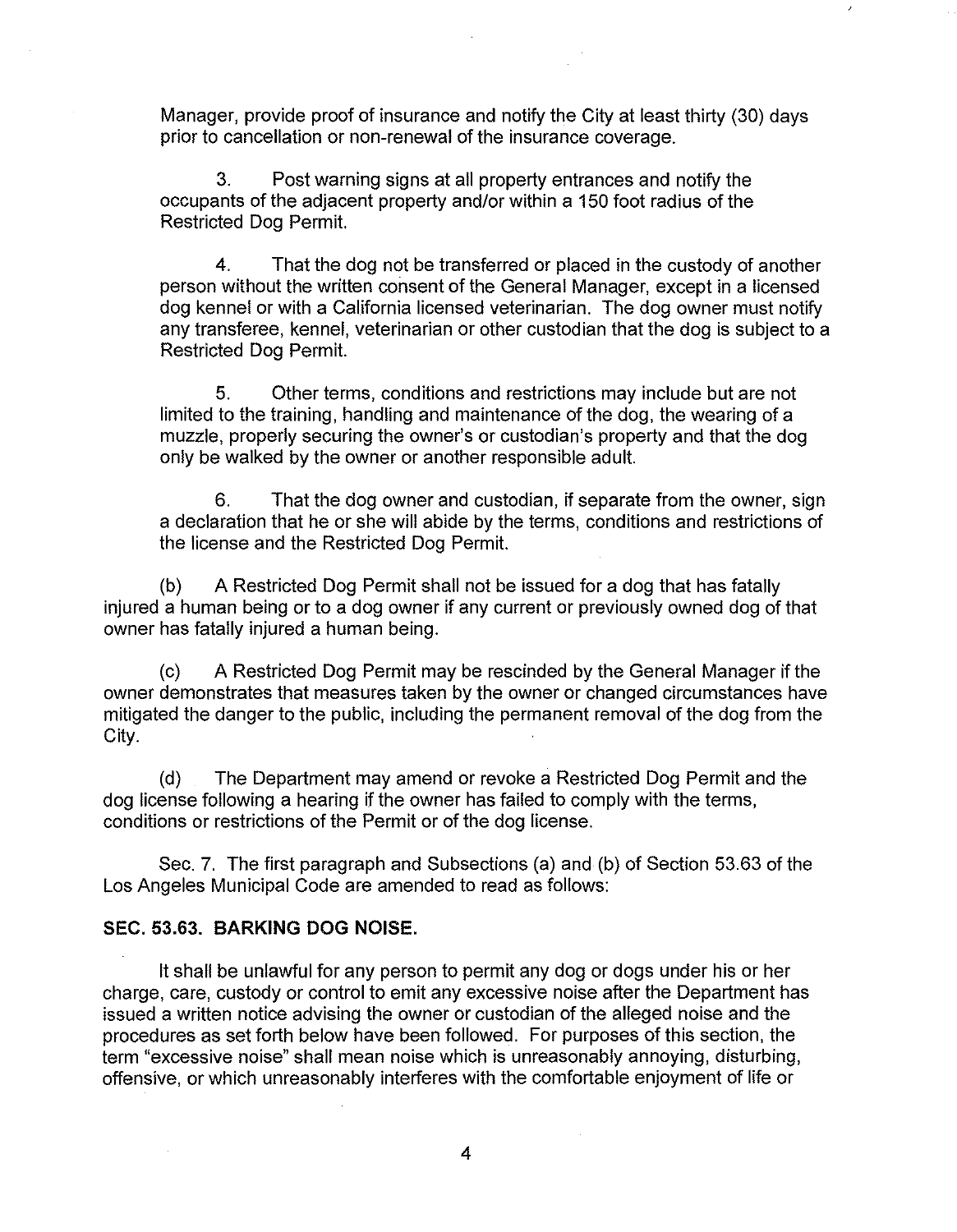property of one or more persons occupying property in the community or neighborhood, within reasonable proximity to the property where the dog or dogs are kept. The noise must be continuously audible for ten (10) minutes or intermittently audible for thirty (30) minutes within a three (3) hour period. However, the provisions of this section shall not apply to any commercial animal establishment permitted by zoning law where located. The Department is responsible for enforcement of the provisions of this Section as follows:

### (a) **First Complaint**

1. Upon receiving a written complaint involving a whining, barking, howling, or similar dog noise, the Department shall issue a written notice to the owner or person having charge, care, or custody (hereinafter in this Section referred to as the owner) of the dog or dogs advising that person of the noise complaint and requesting immediate abatement of any excessive noise.

2. Complaints to the Department must be submitted in writing, and shall include the name, address and telephone number of the complainant(s) as well as the address of the dog owner and a description of the noise.

## (b) **Second Complaint.**

1. If, within 15 days from the issuance of the written notice pursuant to (a) above, a second complaint is received from the complainant along with a written complaint from an additional complainant residing in a separate residence within reasonable proximity to the dog(s), the Department shall, by written notice, require the complainant or complainants and the owner of the dog or dogs to appear at a meeting before a Department representative to discuss possible ways and means to resolve the problem. The Department may proceed with a meeting based on a second complaint from only one complainant if the Department determines that the noise affects that complainant. If the problem remains unresolved, the matter shall be set for hearing as provided by Section 53.18.5.

2 If the owner fails to appear before the Department representative, and there is evidence that the dog or dogs have emitted excessive noise, the problem shall be deemed unresolved, and the matter set for hearing as provided by Section 53.18.5.